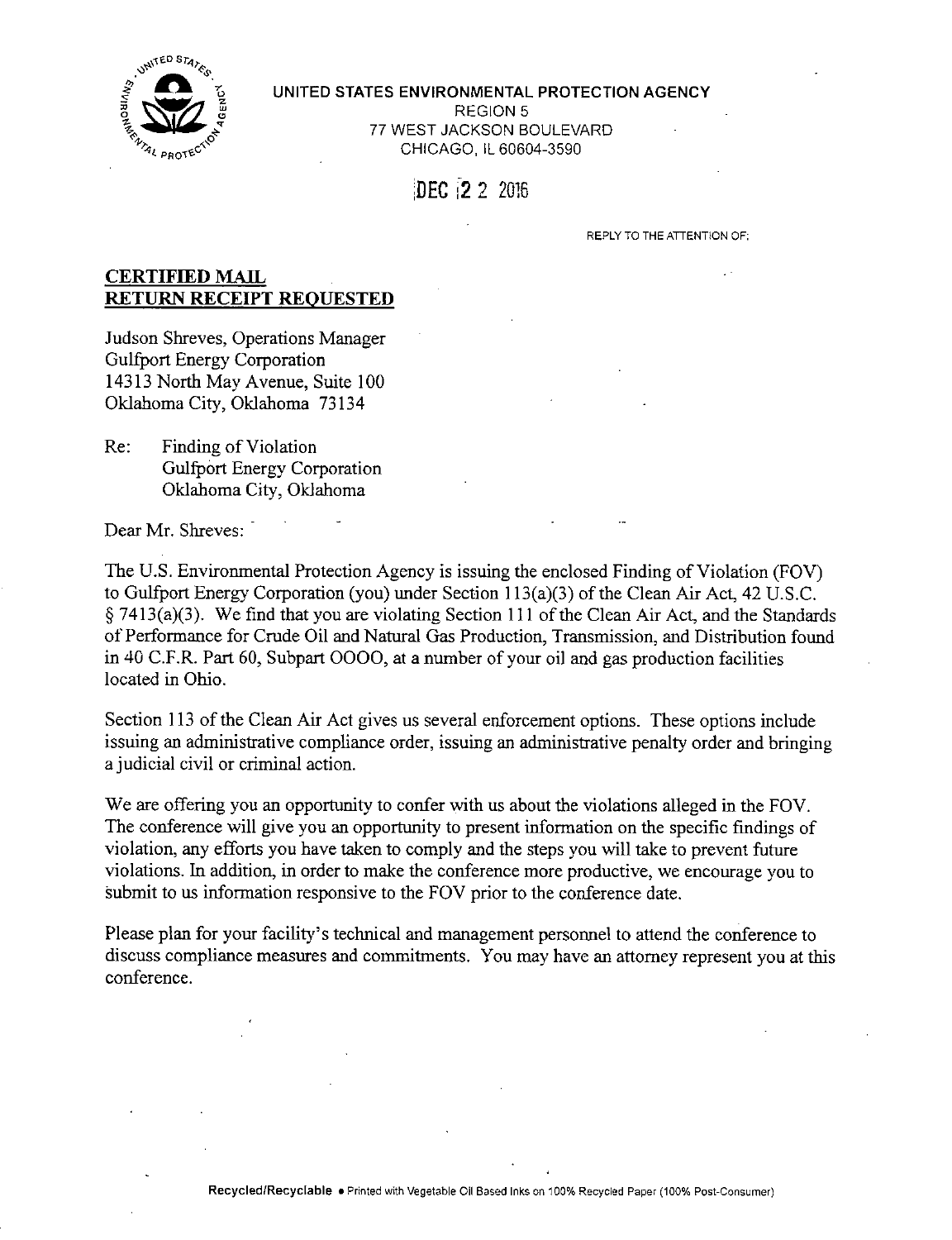The EPA contacts in this matter are Natalie Topinka and Constantinos Loukeris. You may contact Ms. Topinka at (312) 886-3853 or [topinka.natalie@epa.gov,](mailto:topinka.natalie@epa.gov) or Mr. Loukeris at (312) 353-6198 or [loukeris.constantinos@epa.gov,](mailto:loukeris.constantinos@epa.gov) to request a conference. You should make the request within 10 calendar days following receipt of this letter. We should hold any conference within 30 calendar days following receipt of this letter.

Sincerely,

ua Buneme

 $f_{\text{IV}}$  Edward Nam **Director** Air and Radiation Division

Enclosure

cc: Bob Hodanbosi, OEPA Melisa Witherspoon, OEPA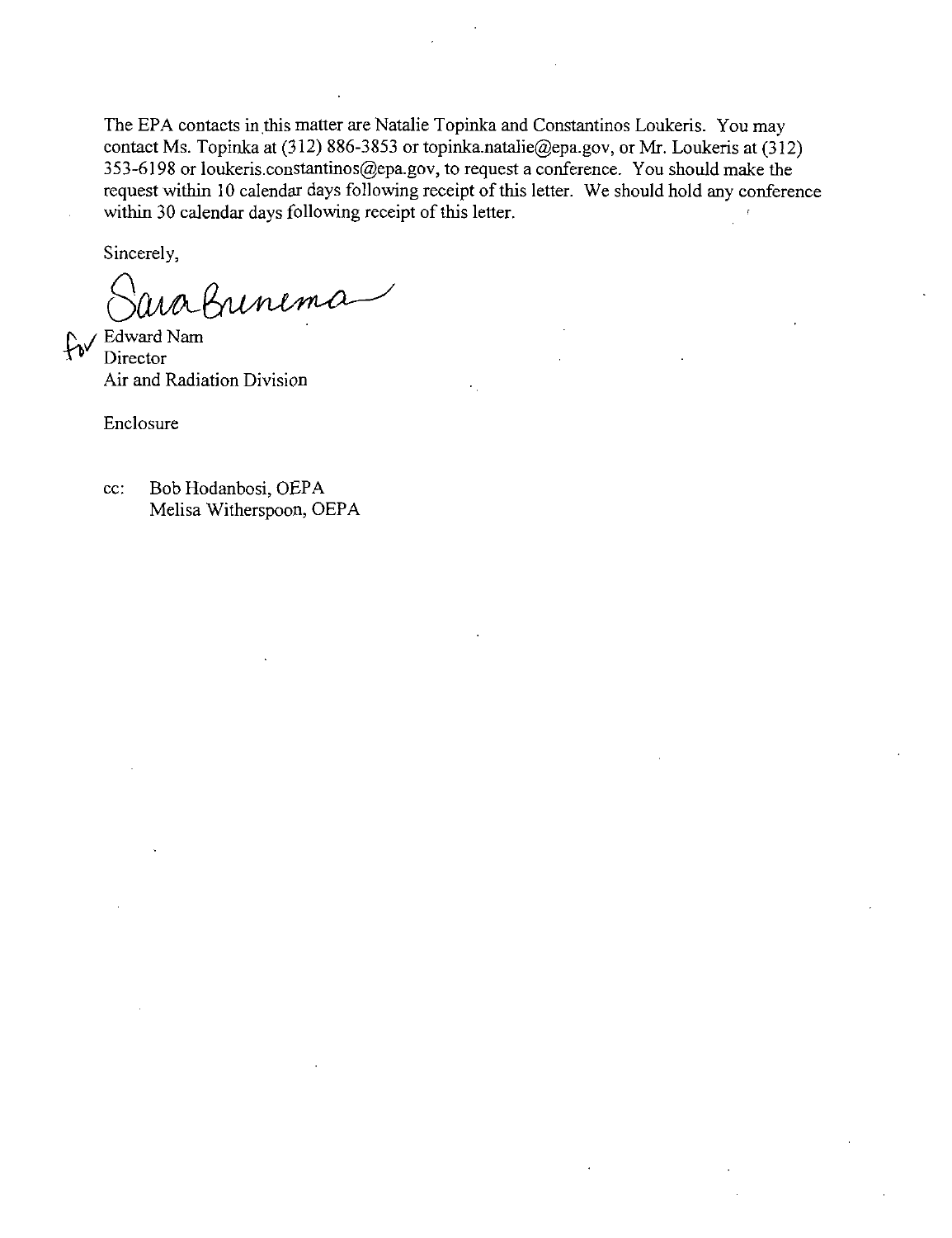### **UNITED STATES ENVIRONMENTAL PROTECTION AGENCY REGION 5**

)  $\mathcal{E}$  $\lambda$ 

**IN THE MATTER OF:** 

**Gulfport Energy Corporation Oklahoma City, Oklahoma** 

Proceedings Pursuant to the Clean Air Act, 42 U.S.C. §§ 7401 et seq.

## **FINDING OF VIOLATION**

**EPA-5-17-OH-08** 

#### **FINDING OF VIOLATION**

The U.S. Environmental Protection Agency (EPA) is issuing this Finding of Violation (FOV) under Section 113(a)(3) of the Clean Air Act (CAA), 42 U.S.C. § 7413(a)(3). Based on available information and as explained below, EPA finds that Gulfport Energy Corporation (Gulfport) is violating Section 111 (e) of the Clean Air Act, 42 U.S.C. § 7411 (e). Specifically, Gulfport is violating the Standards of Performance for Crude Oil and Natural Gas Production, Transmission, and Distribution found in 40 C.F.R. Part 60, Subpart 0000 as follows:

#### **Statutory and Regulatory Authority**

1. The CAA is designed to, among other things, protect and enhance the quality of the nation's air so as to promote the public health and welfare and the productive capacity of its population. See Section 101(b)(1) of the CAA, 40 U.S.C.  $\S$  7401(b)(1).

2. Section 111(b) of the CAA, 42 U.S.C. § 7411(b), requires EPA to publish a list of categories of stationary sources of air pollution if those sources cause or contribute significantly to air pollution that may reasonably be anticipated to endanger public health or welfare, and to promulgate regulations establishing federal standards of performance for new sources within the source category. These emission standards are known as New Source Performance Standards (NSPS), and are codified at 40 C.F.R. Part 60.

3. The NSPS includes Standards of Performance for New Stationary Sources for Crude Oil and Natural Gas Production, Transmission and Distribution, found in 40 C.F.R. Part 60, Subpart 0000 ("Subpart 0000").

4. Subpart 0000, at 40 C.F.R. § 60.5430, among other things defines "storage vessel" as a tank or other vessel that contains an accumulation of crude oil, condensate, intermediate hydrocarbon liquids, or produced water, and that is constructed primarily of nonearthen materials (such as wood, concrete, steel, fiberglass, or plastic) which provide structural support.

5. Subpart GGOO, at 40 C.F.R. § 60.5365, provides, among other things, that owners and operators of one or more storage vessel affected facilities constructed, modified or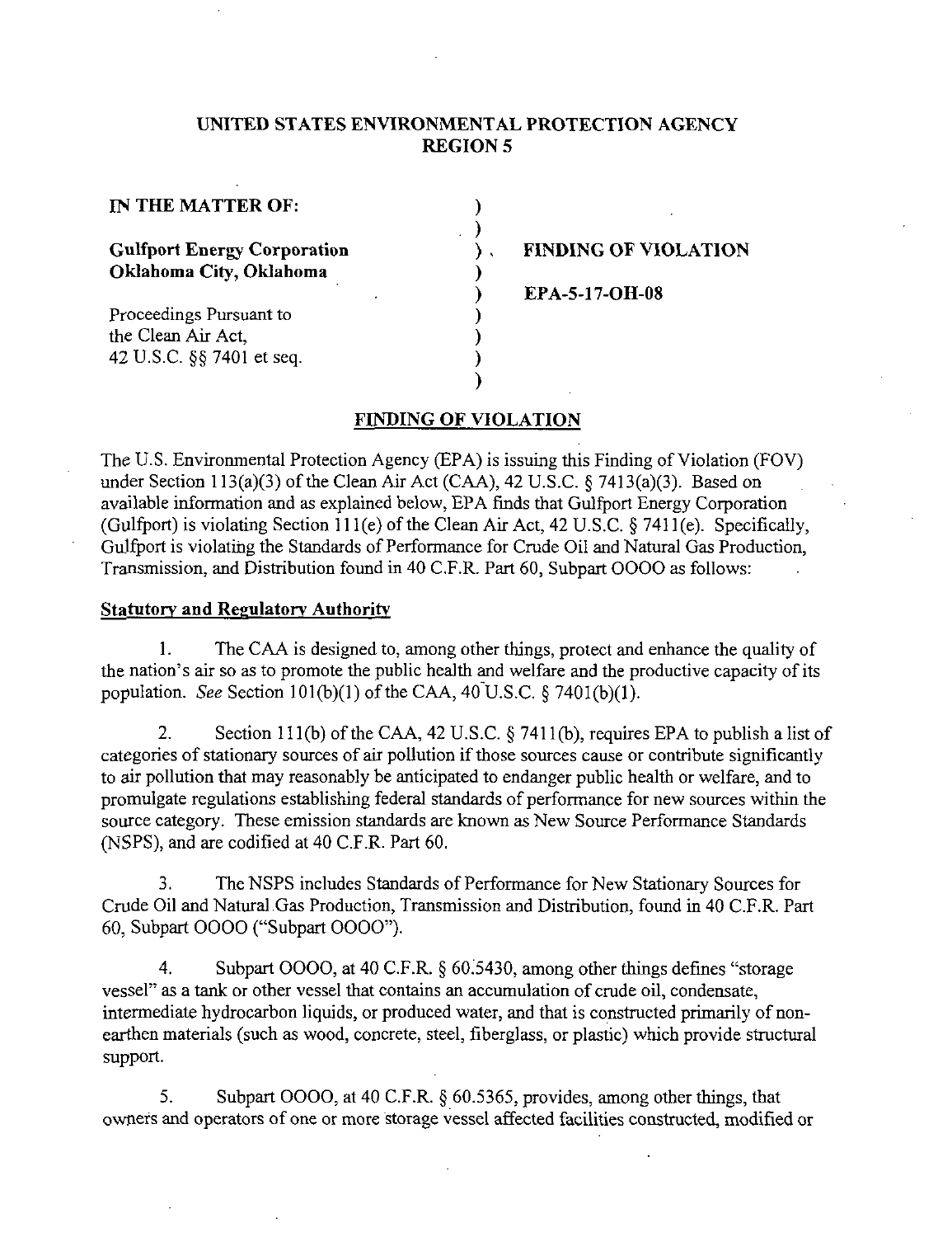reconstructed after August 23, 2011, and on or before September 18, 2015, are subject to the applicable provisions of Subpart 0000.

6. Subpart OGOO, at 40 C.F.R. § 60.5365(e), provides that a storage vessel affected facility is a single storage vessel located in the oil and natural gas production segment, natural gas processing segment or natural gas transmission and storage segment, and has the potential for volatile organic compound (VOC) emissions equal to or greater than six tons per year as determined according to 40 C.F.R. § 60.5365. The potential for VOC emissions must be calculated using a generally accepted model or calculation methodology, based on the maximum average daily throughput determined for a 30-day period of production prior to the applicable emission determination deadline specified in 40 C.F.R. § 60.5365. The determination may take into account requirements under a legally and practically enforceable limit in an operating permit or other requirement established under a Federal, State, local or tribal authority.

7. Subpart OGOO, at 40 C.F.R. § 60.5411(b), requires owners and operators of storage vessel affected facilities to ensure that covers on storage vessels meet certain requirements, including that the cover and all openings on the cover shall form a continuous .impermeable barrier over the entire surface area of the liquid in the vessel; each cover opening shall be secured in a closed sealed position except when certain activities are ongoing; and that each storage vessel thief hatch shall be equipped, maintained, and operated with a weighted mechanism or equivalent, to ensure the lid remains properly seated.

8. Subpart OOOO, at 40 C.F.R. § 60.5411(c), requires owners and operators of storage vessels using a control device to control emissions to design its closed vent system to route all gases, vapors, and fumes emitted from the material in the storage vessel to a control device that meets the requirements of 40 C.F.R. § 60.5412(c) and (d); and to design and operate a closed vent system with no detectable emissions, as determined using olfactory, visual, and auditory inspections.

9. Subpart OOOO, at 40 C.F.R. § 60.5412(d), requires that each control device used to meet the emission reduction standard in 40 C.F.R. § 60.5395(d) for storage vessel affected facilities must be installed according to 40 C.F.R.  $\S$  60.5395(d)(1) through (3), as applicable. As an alternative to 40 C.F.R. § 60.5395(d)(1), owners and operators of storage vessel affected facilities may install a control device model tested under 40 C.F.R. § 60.5413(d), which meets the criteria in 40 C.F.R.  $\S 60.5413(d)(11)$  and  $\S 60.5413(e)$ .

10. Subpart OOOO, at 40 C.F.R. § 60.5412(d)(1)(ii), requires that each enclosed combustion device must have installed and operate a continuous burning pilot flame.

11. Subpart GGOG, at 40 C.F.R. § 60.5413(e), requires owners or operators of combustion control devices tested by the manufacturer to demonstrate that the control device achieves the performance requirements in  $(d)(11)$  of this section by installing a device tested under paragraph (d) of this section and complying with the criteria specified in paragraphs (e)(1) through (7) of this section.

12. Subpart OOOO, at 40 C.F.R. § 60.5413(e)(2), requires that a pilot flame on the combustion control device must be present at all times of operation.

 $\overline{2}$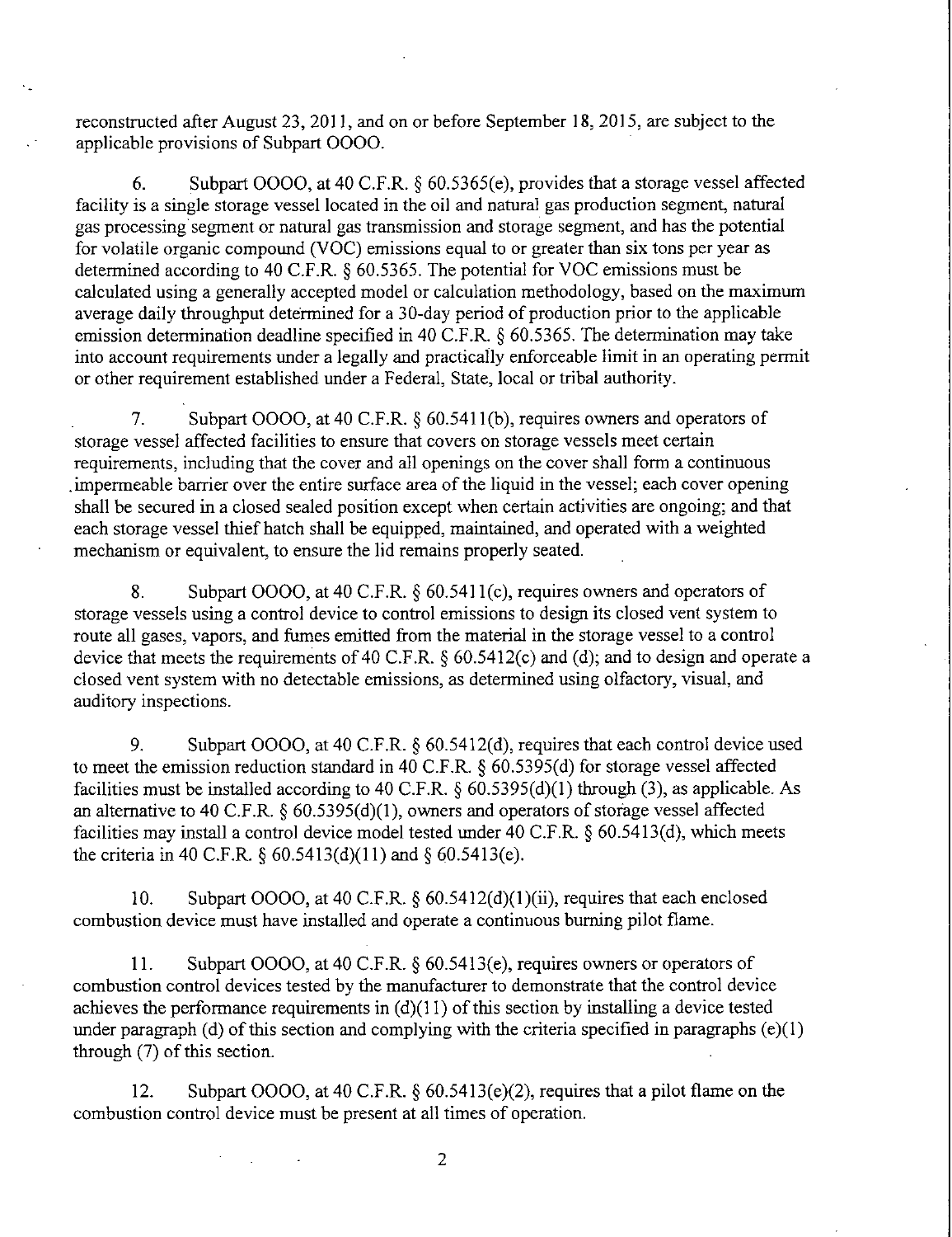13. Subpart 0000, at 40 C.F.R. § 60.5410(h), requires owners and operators of storage vessel affected facilities to demonstrate initial compliance with Subpart 0000 for each storage vessel. In order to demonstrate initial compliance with Subpart 0000, owners and operators must have completed five compliance requirements found elsewhere in Subpart 0000: determining the potential VOC emission rate (40 C.F.R. § 60.5365(e)); reducing VOC emissions (40 C.F.R. § 60.5395(d)); meeting certain cover, closed vent and control device requirements, as applicable (40 C.F.R. § 60.5395(e), referencing, among other things, 40 C.F.R. § 60.5411(b) and (c)); meeting reporting requirements, including an initial annual report due no later than 90 days after the initial compliance period (40 C.F.R. § 60.5420(b)); and maintaining appropriate records  $(40 \text{ C.F.R. } § 60.5420(c))$ .

14. Subpart OOOO, at 40 C.F.R. § 60.5370(b), requires that at all times, including periods of startup, shutdown, and malfunction, owners and operators shall maintain and operate any affected facility including associated air pollution control equipment in a manner consistent with good air pollution control practice for minimizing emissions. Determination of whether acceptable operating and maintenance procedures are being used will be based on information available to the Administrator which may include but is not limited to, monitoring results, opacity observations, review of operating and maintenance procedures, and inspection of the source.

#### **Relevant Factual Background**

15. In August 2015, EPA staff inspected and observed several oil and natural gas production well pads owned and operated by Gulfport in Belmont, Harrison, and Guernsey counties in eastem Ohio. These well pads include but are not limited to those identified in Attachments A and B to this Finding of Violation (FOV).

16. In July of 2016, EPA issued to Gulfyort an information request under Section 114 of the CAA.

17. On October 14, 2016, Gulfport responded to the information request. Gulfyort's responses to the information request included, among other things, emissions evaluations of the storage vessels at all the well pads listed in Attachments A and B.

18. Each of Gulfport's well pads listed in Attachments A and B includes storage vessels that contain an accumulation of condensate or produced water, and that are constructed primarily of non-earthen materials.

19. Gulfport's storage vessels at well pads listed in Attachments A and B were all constructed after August 23, 2011 but before September 18, 2015.

20. Gulfport's storage vessels at well pads listed in Attachments A and B all had the potential for VOC emissions equal to or greater than six tons per year in their first 30 days of production.

3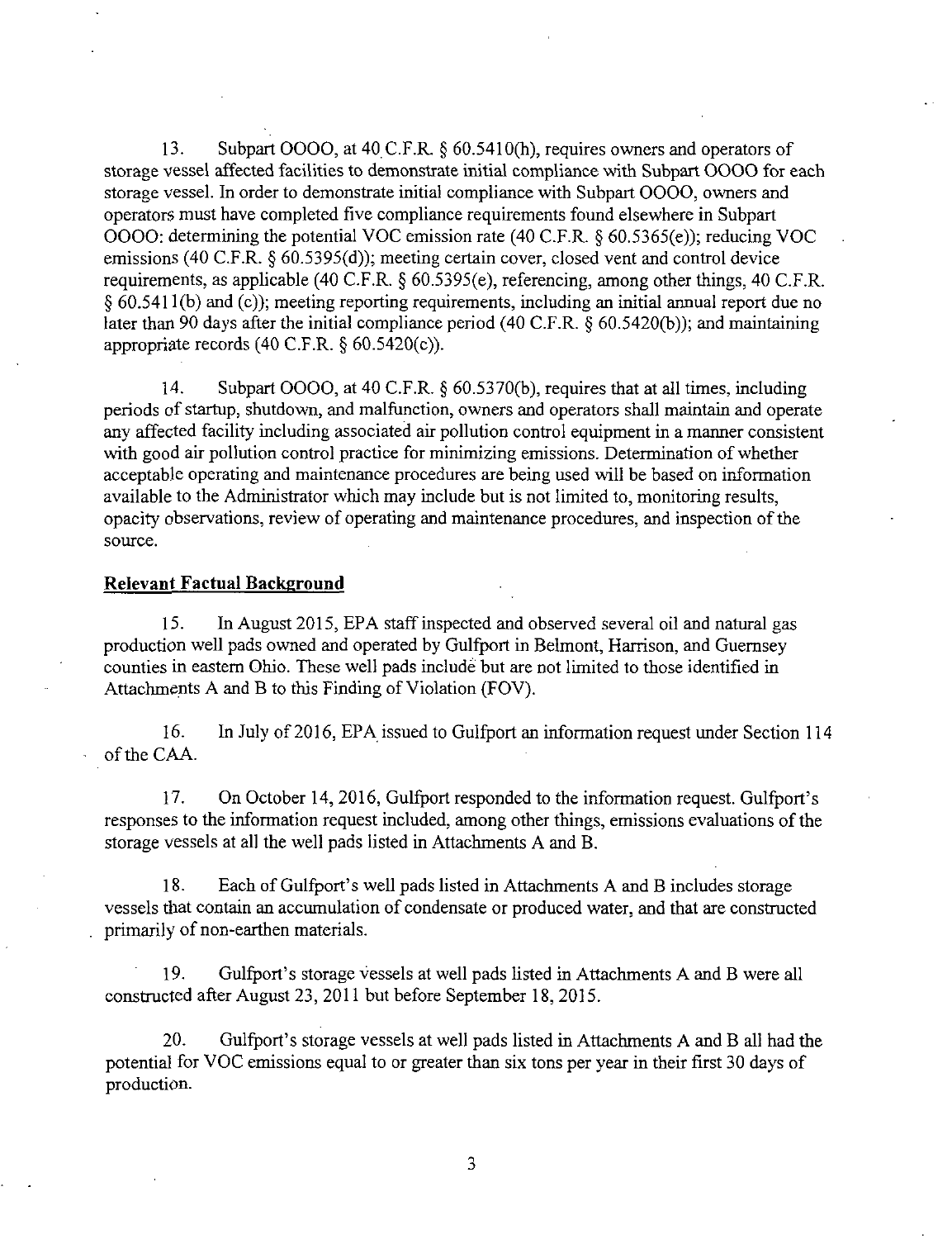21. During the August 2015 inspections, EPA staff detected emissions from thief hatches or pressure relief devices on storage vessels at all the well pads listed in Attachment A.

22. During the August 2015 inspections, EPA observed that the combustion control devices at the well pads listed in Attachment B were not operating with a continuous pilot flame while vapors were being directed to them.

#### **Violations**

23. Gulfport's storage vessels at well pads listed in Attachment A are subject to Subpart 0000, and based on the above described detectable emissions from storage vessels observed by EPA staff, Gulfport has failed to ensure that the covers on its storage vessels meet certain requirements, including that the covers and all openings shall form a continuous impermeable barrier over the entire surface area of the liquid in the vessel, and that each cover opening shall be secured in a closed, sealed position except when certain activities are ongoing, violating 40 C.F.R. § 60.5411(b).

24. Based on the above described detectable emissions from storage vessels observed by EPA staff, Gulfport has failed to design its closed vent systems to route all gases, vapors and fumes emitted from the material in the storage vessels to a control device, and to design and operate closed vent systems with no detectable emissions, as determined using olfactory, visual, and auditory inspections, violating 40 C.F.R. § 60.5411(c).

25. Based on, among other things, Gulfyort's failure to meet certain cover, closed vent and control device requirements, demonstrated by the above described detectable emissions from storage vessels observed by EPA staff, Gulfport has failed to demonstrate initial compliance at its storage vessel affected facilities listed in Attachment A, violating 40 C.F.R.  $§ 60.5410(h).$ 

26. Gulfport's storage vessels at well pads listed in Attachment B are subject to Subpart 0000, and based on Gulfport's failure to operate its combustion control devices with a present and continuously burning pilot flame at its storage vessel affected facilities listed in Attachment B, Gulfport has violated 40 C.F.R. § 60.5412(d).

27. Based on the above described detectable emissions from storage vessels, and absence of a present and continuously burning pilot flame on its combustion control devices observed by EPA staff during the August 2015 inspections, Gulfport failed to operate its storage vessel affected facilities in a manner consistent with good air pollution control practice for minimizing emissions, violating 40 C.F.R. § 60.5370(b).

#### **Environmental Impact of Violations**

28. These violations have caused or can cause excess emissions of VOC.

4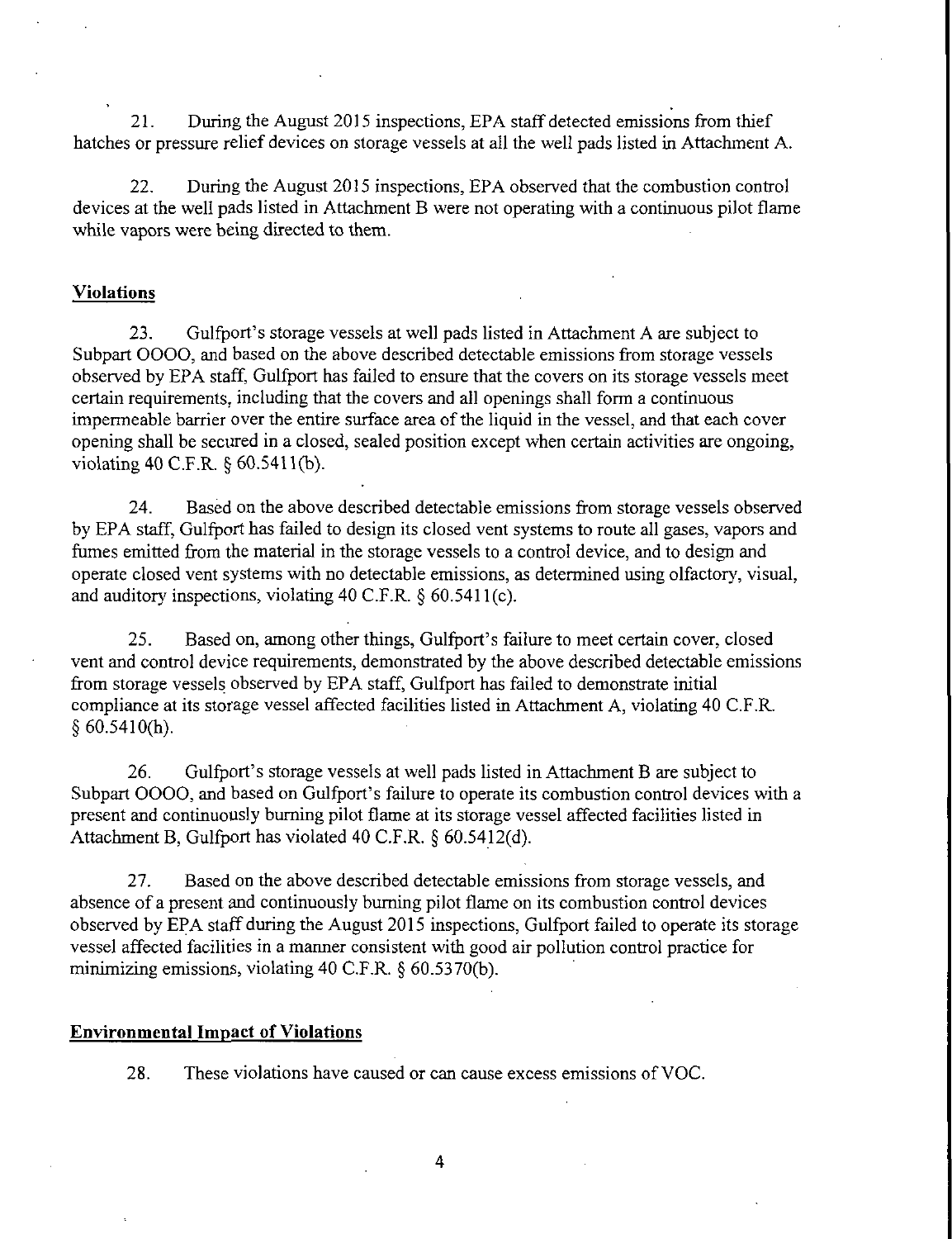29. Excess VOC emissions can cause eye, nose, and throat irritation, headaches, loss of coordination, nausea and damage to liver, kidney and the central nervous system.

30. VOC emissions are a precursor to ground-level ozone. Breathing ozone contributes to a variety of health problems including chest pain, coughing, throat irritation and congestion. It can worsen bronchitis, emphysema, and asthma. Ground-level ozone also can reduce lung function and inflame lung tissue.

 $2/23/10$ 

Date  $r = \sqrt{2\pi r^2}$  Date **Director** Air and Radiation Division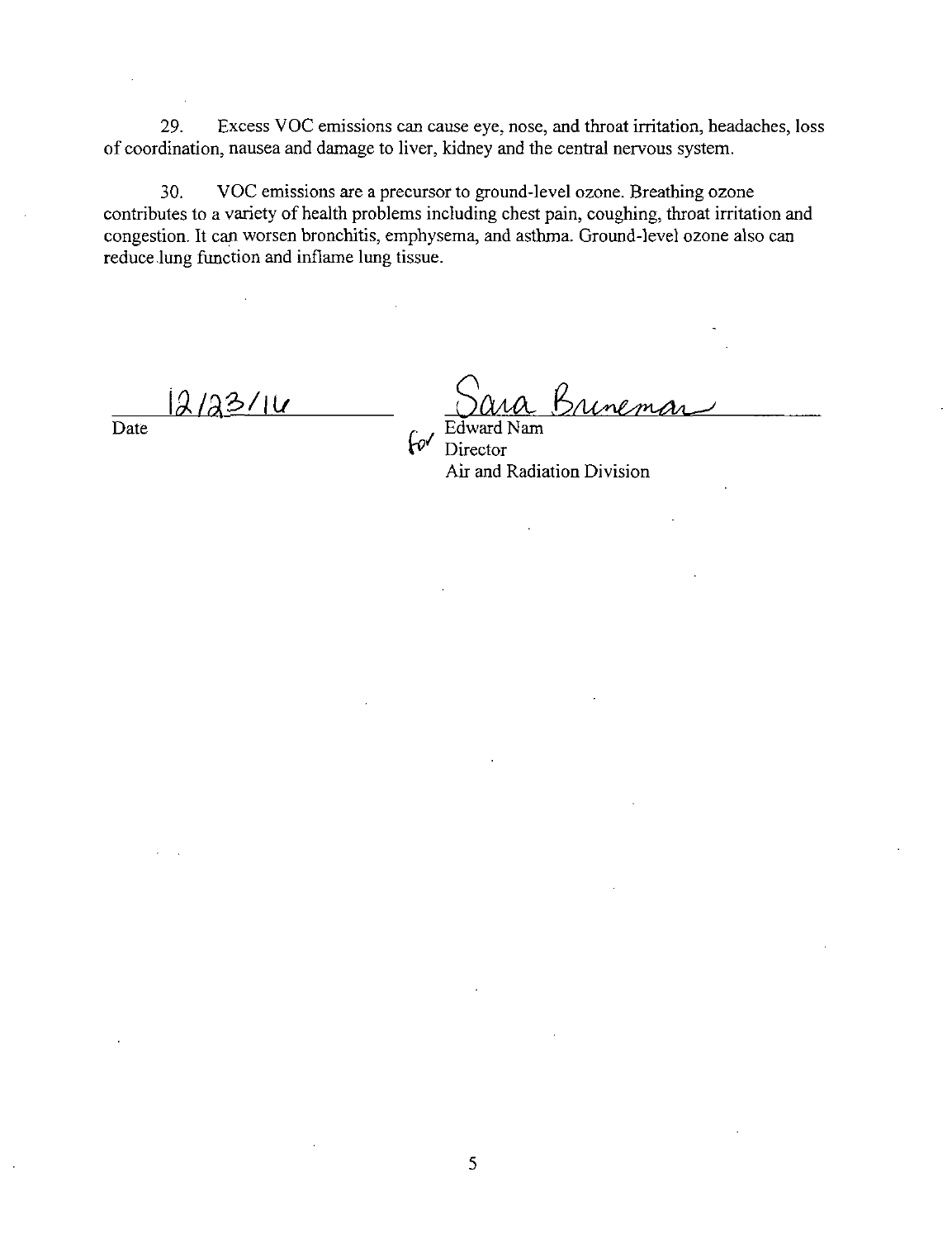# ATTACHMENT A

÷,

| <b>Facility Air</b><br>Permit ID | <b>Facility Name</b> | Wells Supplying the<br><b>Facility</b> | <b>Facility GPS</b><br>Latitude | <b>Facility GPS</b><br>Longitude | County         |
|----------------------------------|----------------------|----------------------------------------|---------------------------------|----------------------------------|----------------|
| 06-07-01-5013                    | Amanda               | <b>AMANDA</b><br>$1-14H$               |                                 | $-81.17016$                      | Belmont        |
|                                  |                      | <b>AMANDA</b><br>$4-14H$               | 39.88943                        |                                  |                |
| 06-34-00-5043                    | <b>BK Stephens</b>   | <b>BK STEPHENS</b><br>$1-16H$          |                                 | $-81.16774$                      | Harrison       |
|                                  |                      | <b>BK STEPHENS</b><br>$2-16H$          | 40.18536                        |                                  |                |
|                                  |                      | <b>BK STEPHENS</b><br>$3-16H$          |                                 |                                  |                |
| 06-34-00-5048                    | <b>Boy Scout</b>     | <b>BOY SCOUT</b><br>$1-33H$            |                                 | $-81.21459$                      | Harrison       |
|                                  |                      | <b>BOY SCOUT</b><br>$2-33H$            |                                 |                                  |                |
|                                  |                      | <b>BOY SCOUT</b><br>4-33H              | 40.25840                        |                                  |                |
|                                  |                      | <b>BOY SCOUT</b><br>$5-33H$            |                                 |                                  |                |
|                                  | Clay                 | <b>CLAY</b><br>$1-4H$                  |                                 | $-81.22704$                      | Harrison       |
|                                  |                      | $2-4H$<br><b>CLAY</b>                  |                                 |                                  |                |
| 06-34-00-5045                    |                      | <b>CLAY</b><br>$3-4H$                  | 40.17340                        |                                  |                |
|                                  |                      | <b>CLAY</b><br>$4-4H$                  |                                 |                                  |                |
|                                  | Family               | <b>FAMILY</b><br>$1-32H$               |                                 | $-81.10384$                      | <b>Belmont</b> |
| 06-07-01-5005                    |                      | <b>FAMILY</b><br>$2-32H$               | 40.05669                        |                                  |                |
|                                  |                      | <b>FAMILY</b><br>$3-32H$               |                                 |                                  |                |
|                                  | Gustina-Bear         | <b>GUSTINA-BEAR</b><br>$1-23H$         |                                 | $-81.18653$                      | Harrison       |
| 06-34-00-5070                    |                      | <b>GUSTINA-BEAR</b><br>$2-23H$         | 40.19058                        |                                  |                |
|                                  |                      | <b>GUSTINA-BEAR</b><br>$3-23H$         |                                 |                                  |                |
|                                  | Hayes                | <b>HAYES</b><br>$1-1H$                 |                                 | $-81.12047$                      | Belmont        |
|                                  |                      | <b>HAYES</b><br>$2-1H$                 | 40.04481                        |                                  |                |
| 06-07-01-5009                    |                      | <b>HAYES</b><br>$3-1H$                 |                                 |                                  |                |
|                                  |                      | $4-1H$<br><b>HAYES</b>                 |                                 |                                  |                |
|                                  | Inherst              | <b>INHERST</b><br>$1-14H$              | 39.88939                        | $-81.17680$                      | Belmont        |
| 06-07-00-5010                    |                      | <b>INHERST</b><br>$2-14H$              |                                 |                                  |                |
|                                  |                      | <b>INHERST</b><br>$3-14H$              |                                 |                                  |                |
|                                  | McCort               | <b>MCCORT</b><br>$1-28H$               |                                 | $-81.21521$                      | Belmont        |
| 06-07-01-5004                    |                      | <b>MCCORT</b><br>$2-28H$               |                                 |                                  |                |
|                                  |                      | <b>MCCORT</b><br>$3-28H$               | 39.91963                        |                                  |                |
|                                  |                      | <b>MCCORT</b><br>4-28H                 |                                 |                                  |                |
| 06-34-00-5072                    | Miliiken             | MILLIKEN<br>$1-4H$                     | 40.17478                        | $-81.23982$                      | Harrison       |
|                                  |                      | MILLIKEN<br>$2-4H$                     |                                 |                                  |                |
|                                  |                      | <b>MILLIKEN</b><br>$3-4H$              |                                 |                                  |                |
| 06-34-00-5049                    | Ryser                | <b>RYSER</b><br>$1-25H$                | 40.21567                        | $-81.20079$                      | Harrison       |
|                                  |                      | <b>RYSER</b><br>$2-25H$                |                                 |                                  |                |
|                                  |                      | <b>RYSER</b><br>$3-25H$                |                                 |                                  |                |
|                                  |                      | <b>RYSER</b><br>4-25H                  |                                 |                                  |                |
| 06-07-04-5002                    | Sandra               | <b>SANDRA</b><br>$1-31H$               | 40.04085                        | $-81.10851$                      | Belmont        |
|                                  |                      | <b>SANDRA</b><br>$2-31H$               |                                 |                                  |                |

 $\overline{ }$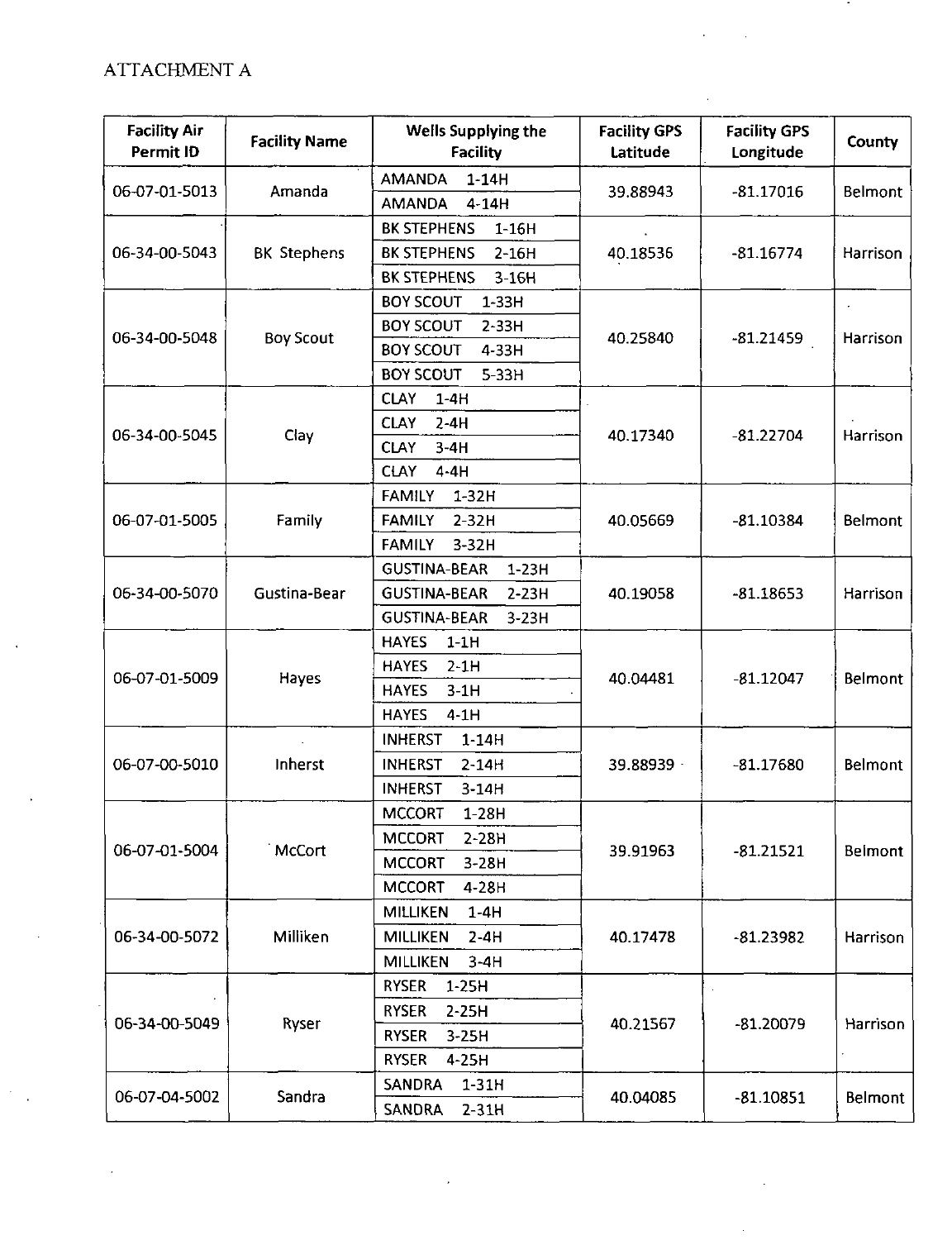| <b>Facility Air</b><br>Permit ID | <b>Facility Name</b> | <b>Wells Supplying the</b><br><b>Facility</b> | <b>Facility GPS</b><br>Latitude | <b>Facility GPS</b><br>Longitude | County         |
|----------------------------------|----------------------|-----------------------------------------------|---------------------------------|----------------------------------|----------------|
| 06-07-01-5003                    | Shugert 12           | <b>SHUGERT</b><br>$1-12H$                     | 40.03269                        | $-81.14577$                      | <b>Belmont</b> |
|                                  |                      | <b>SHUGERT</b><br>$1-1H$                      |                                 |                                  |                |
|                                  |                      | $2 - 12H$<br><b>SHUGERT</b>                   |                                 |                                  |                |
|                                  |                      | <b>SHUGERT</b><br>$2-1H$                      |                                 |                                  |                |
|                                  |                      | <b>SHUGERT</b><br>$3-12H$                     |                                 |                                  |                |
|                                  |                      | <b>SHUGERT</b><br>$3-1H$                      |                                 |                                  |                |
|                                  |                      | 4-12H<br><b>SHUGERT</b>                       |                                 |                                  |                |
|                                  |                      | <b>SHUGERT</b><br>$4-1H$                      |                                 |                                  |                |
| 06-56-05-5001                    | Stutzman             | $1-14H$<br><b>STUTZMAN</b>                    | 39.89056                        | -81.17089                        | Belmont        |
|                                  |                      | $3-14H$<br><b>STUTZMAN</b>                    |                                 |                                  |                |
| 06-07-01-5008                    | Wesley               | <b>WESLEY</b><br>$1-8H$                       | 39.89255                        | $-81.15874$                      | <b>Belmont</b> |
|                                  |                      | $2-8H$<br><b>WESLEY</b>                       |                                 |                                  |                |

 $\ddot{\phantom{a}}$ 

 $\hat{\mathcal{A}}$ 

 $\hat{\mathcal{L}}$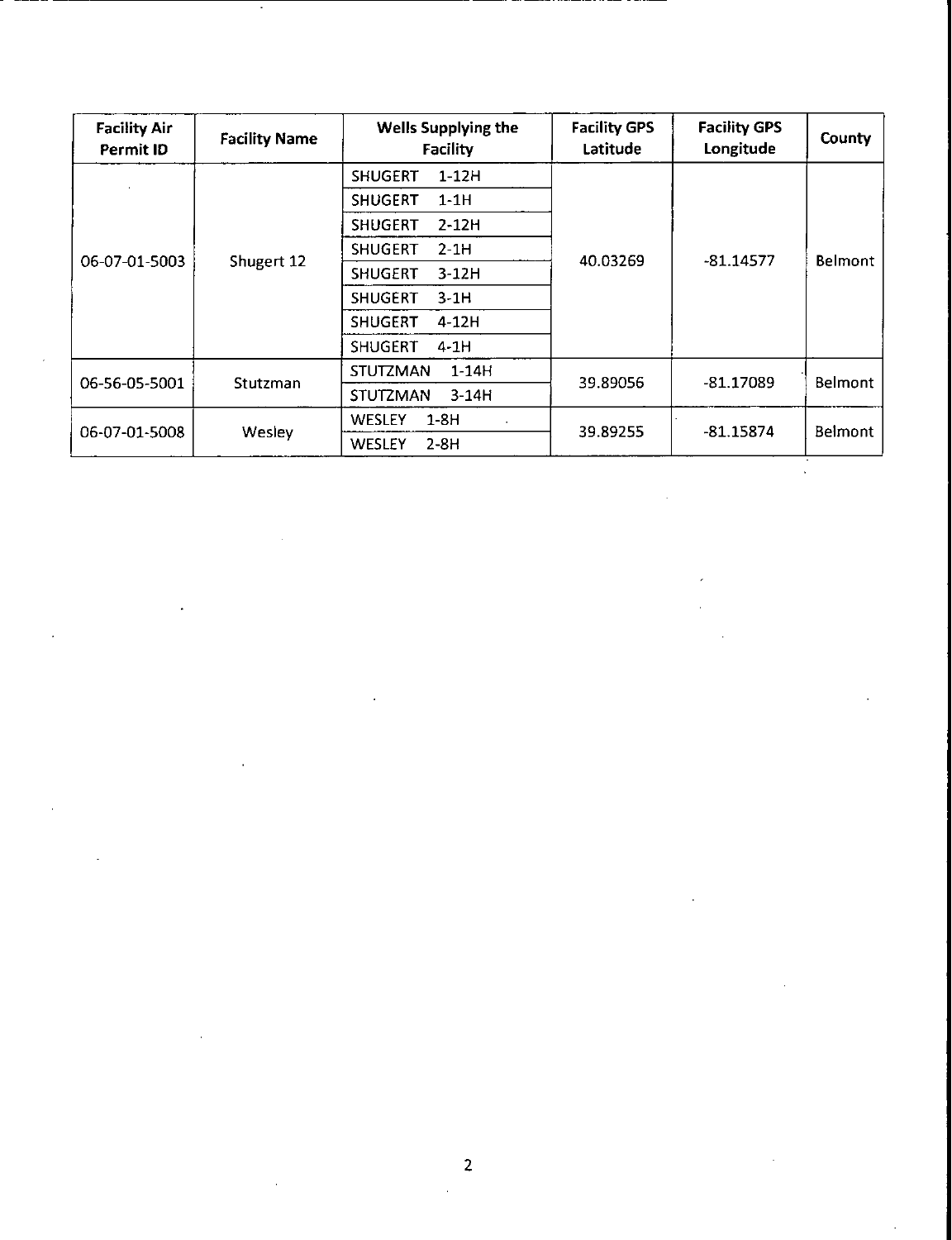# ATTACHMENT B

| <b>Facility Air</b><br>Permit ID | <b>Facility Name</b> | <b>Wells Supplying the</b><br>Facility  | <b>Facility GPS</b><br>Latitude | <b>Facility GPS</b><br>Longitude | County         |
|----------------------------------|----------------------|-----------------------------------------|---------------------------------|----------------------------------|----------------|
| 06-34-00-5070                    | Gustina-Bear         | <b>GUSTINA-BEAR</b><br>$1-23H$          | 40.19058                        | $-81.18653$                      | Harrison       |
|                                  |                      | <b>GUSTINA-BEAR</b><br>$2 - 23H$        |                                 |                                  |                |
|                                  |                      | <b>GUSTINA-BEAR</b><br>$3-23H$          |                                 |                                  |                |
| 06-07-01-5009                    | Hayes                | <b>HAYES</b><br>$1-1H$                  |                                 | $-81.12047$                      | Belmont        |
|                                  |                      | <b>HAYES</b><br>$2-1H$                  | 40.04481                        |                                  |                |
|                                  |                      | <b>HAYES</b><br>$3-1H$                  |                                 |                                  |                |
|                                  |                      | <b>HAYES</b><br>$4-1H$                  |                                 |                                  |                |
| 06-07-01-5012                    | Swallie              | <b>SWALLIE 210041</b><br>1 <sup>C</sup> | 40.03896                        | -81.13895                        | <b>Belmont</b> |
|                                  |                      | <b>SWALLIE 210041</b><br>2B             |                                 |                                  |                |

 $\sim$   $\sim$